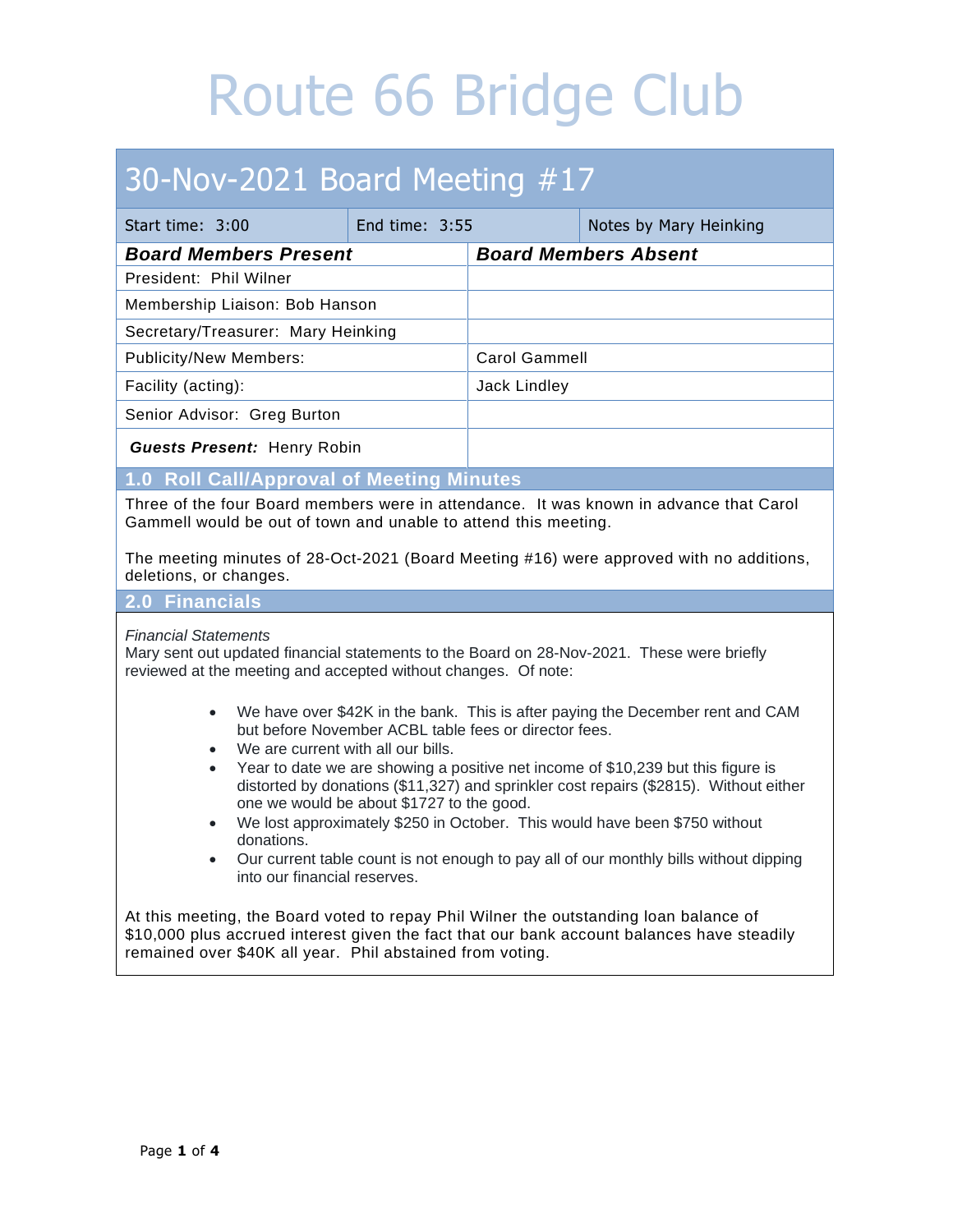#### *Other*

Since our last meeting, Phil signed our 2020 tax returned and it was submitted to the IRS.

Our utility costs remain extremely high. The Board agreed to purchase a replacement front door to minimize the significant air leakage.

Action Item: Jack Lindley to arrange to purchase and install a new front door.

As per usual for the end of the year/start of the new year, there will be significant annual expenses over the next 2 months: annual cost for web hosting, cost to renew our web domain names, facility insurance, and director liability insurance.

Since the last meeting, the debit card that Mary Heinking authorized for Rex Smith was delivered to the club and given to Rex who has used it.

#### **3.0 Club Operations**

*Table Count*

Prior to the meeting, Mary distributed an updated copy of the face to face game tracking report.

Post Meeting Note: the final table count for November is 185 which is a post covid high. As a reminder, about 200 tables per month are needed to break even. The count includes the "tables" from our Easybridge! workshops and teaching tables as they bring in the same revenue as the face to face games.

There was discussion around our planned New Partner Games. Bob Hanson has been working on the timing and procedure with input from Greg Burton. Current thinking is to start in January and to run 2 games per month (one on a Tuesday and one on a Friday). Action Item: Bob Hanson to finalize the timing so the games can be highlighted in the January calendar (which Mary issues at the end of the month).

Action Item: Bob Hanson to finalize the rules/procedure. Current thinking is for advance registration and confirming partnerships in advance.

Action Item: Bob Hanson to talk with Harvey Swalley about including Broken Arrow members in these games.

As of today, the ACBL has not finalized the Extra Point Game Schedule for 2022. Accordingly, we don't yet know what the parameters are for scheduling these games , how many there might be of what type or what they might cost. We do think that there will likely be far fewer extra point games available in 2022 to run. After the ACBL publishes the guidelines, Greg Burton will review and make recommendations. We know our members are sensitive to this.

Action Item: Mary Heinking to forward the Extra Point Game Schedule to Greg when she receives. Greg Burton to develop an overall plan for the year and send to the Board for review. This is also expected to be a major topic of discussion at the next Board meeting.

Participation in the Oklahoma Collective virtual club games continues to decline. Two games (<500 and open on Saturday mornings) have been removed from the December calendar. More reductions are likely. We are simply unable to compete with the huge number and low cost of the games offered non stop by the ACBL on BBO.

Action Item: Mary Heinking to renew our 2022 club sanctions based on our existing schedule. We can add more sanctions later as required.

Action Item: Mary Heinking will work with our Easybridgers to determine when we might add a 0-100 or 0-200 game to run in parallel with an open game on Tuesday or Friday mornings.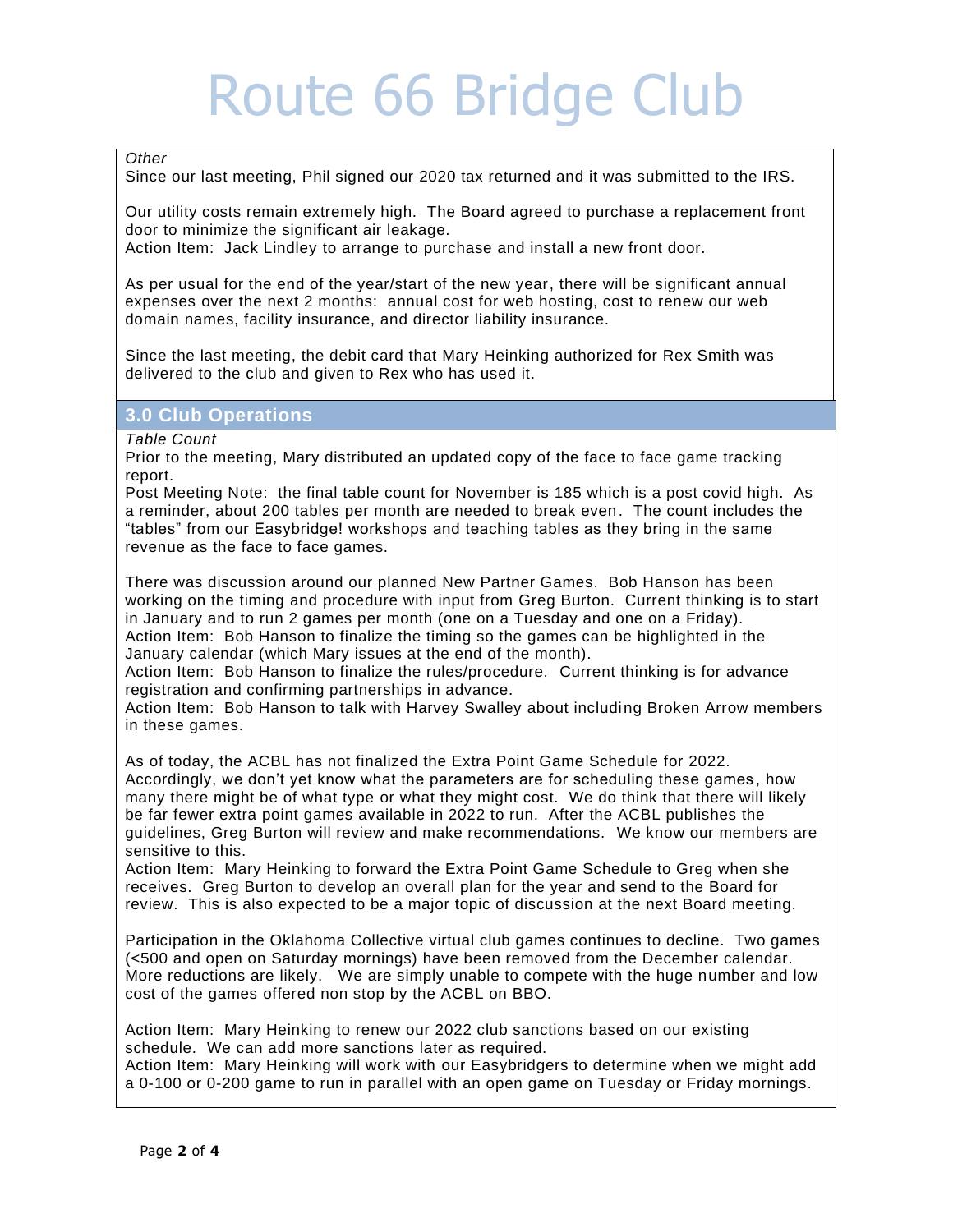#### *Covid Protocol*

This was not discussed. Our requirements remain unchanged.

#### *Director Policies*

Greg Burton believes the current informal policies he has developed with our game directors are currently working.

#### j *Facility*

Action Item (from last month): Jack Lindley to follow up on HVAC filter replacements. Action Item: Henry Robin to purchase a new monitor for the club computer*.* 

### **4.0** *Easybridge***!**

#### *Update*

Since our last meeting, we combined our Saturday morning and Saturday afternoon Easybridge! sessions. We have been averaging 3 tables. But, the players seem to be incredibly interested and supportive. Some of them have been playing in our other games. Several have joined or rejoined the ACBL. And they seem interested in playing more and learning. So while it's a small group, it's a fairly committed group.

Carol Gammell arranged for the Life's Vintage magazine ad to promote our Feb-2022 Easybridge! program. This has just been published. As of today, she has received two calls. Mary Heinking received prior approval from the ACBL so that we can be reimbursed \$500 through the Cooperative Advertising Program. The ad copy had to be changed to update the new ACBL logo and the staff at Life's Vintage magazine were very accommodating. Mary Heinking also got our one page flyer updated by our graphic designer.

Carol has been working on a publicity plan. Several of our current Easybridgers! are helping with this (e.g. sending flyers out to local churches and community centers, including in community newsletters).

Mary Heinking and Barbara Gardner will continue as the teachers for the Saturday morning sessions. Right now, James Tyner is directing, but Mary plans to take that over in the new year after she hopefully passes the director test. Carol Gammell and James Tyner will be the teaching/directing team for the new Saturday afternoon sessions (with vacation coverage by Mary).

### . **5.0 Board Composition**

#### *Background*

We have been talking about the need to expand the Board and distribute the workload for over a year. That discussion continued at this meeting.

*Board Composition (Current)* President: Phil Wilner (officer) Membership Liaison: Bob Hanson (officer) Secretary/Treasurer/Webmaster/Education: Mary Heinking (officer) New Member/Publicity: Carol Gammell Facilities/Purchasing: Jack Lindley for Facilities and Rex Smith for Purchasing. However, Rex does not want to serve on the Board. The positions will be s eparated.